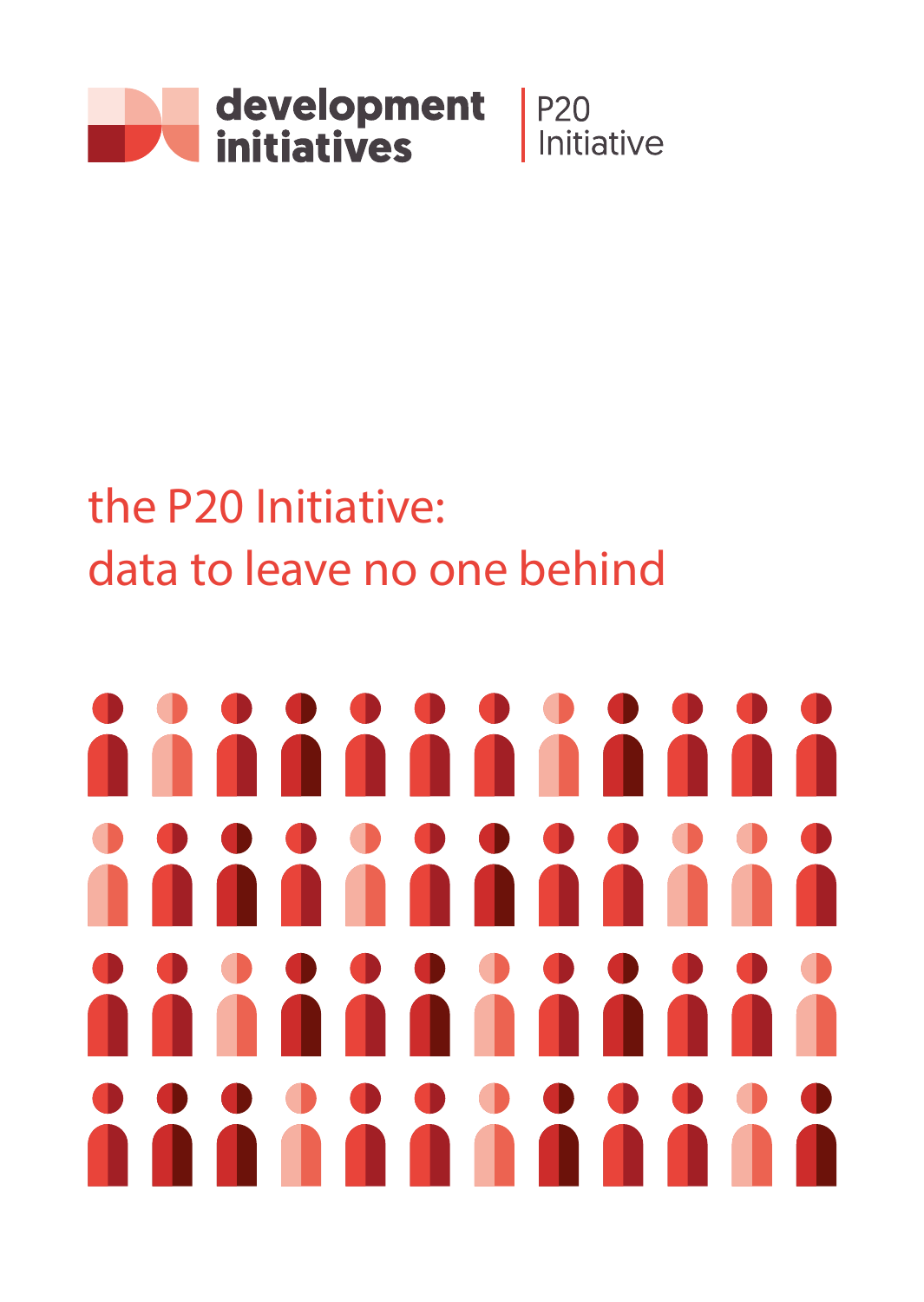The poorest 20% of the world's population – the P20 – are not sharing the benefits of global progress. The P20 Initiative will track their progress over the next 15 years while working to improve data on their lives to make sure no one is left behind.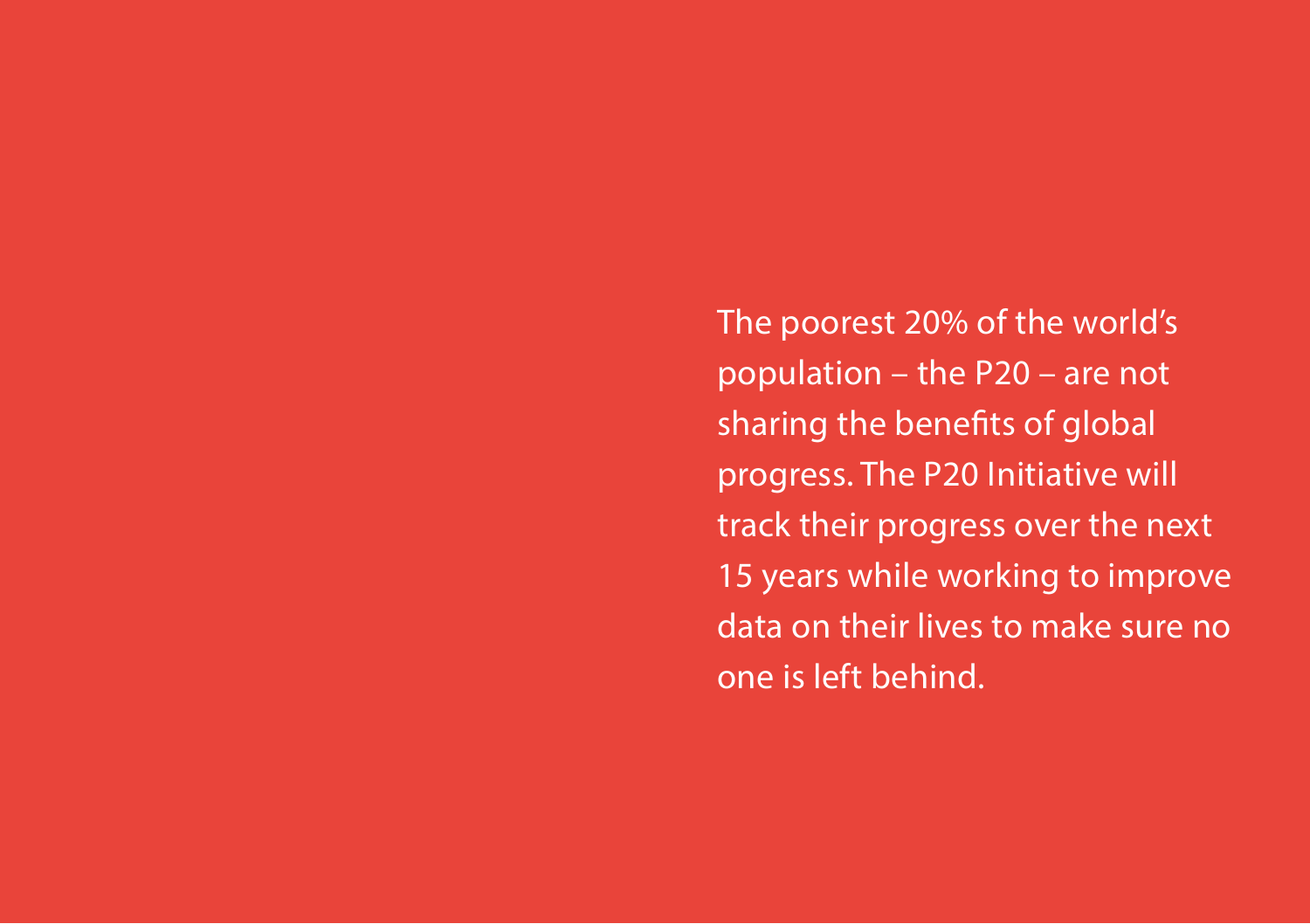# a new mindset for new goals

Existing statistics help us to track national averages, but to really understand who is included in global progress and who is left behind we need disaggregated and individual-level data.

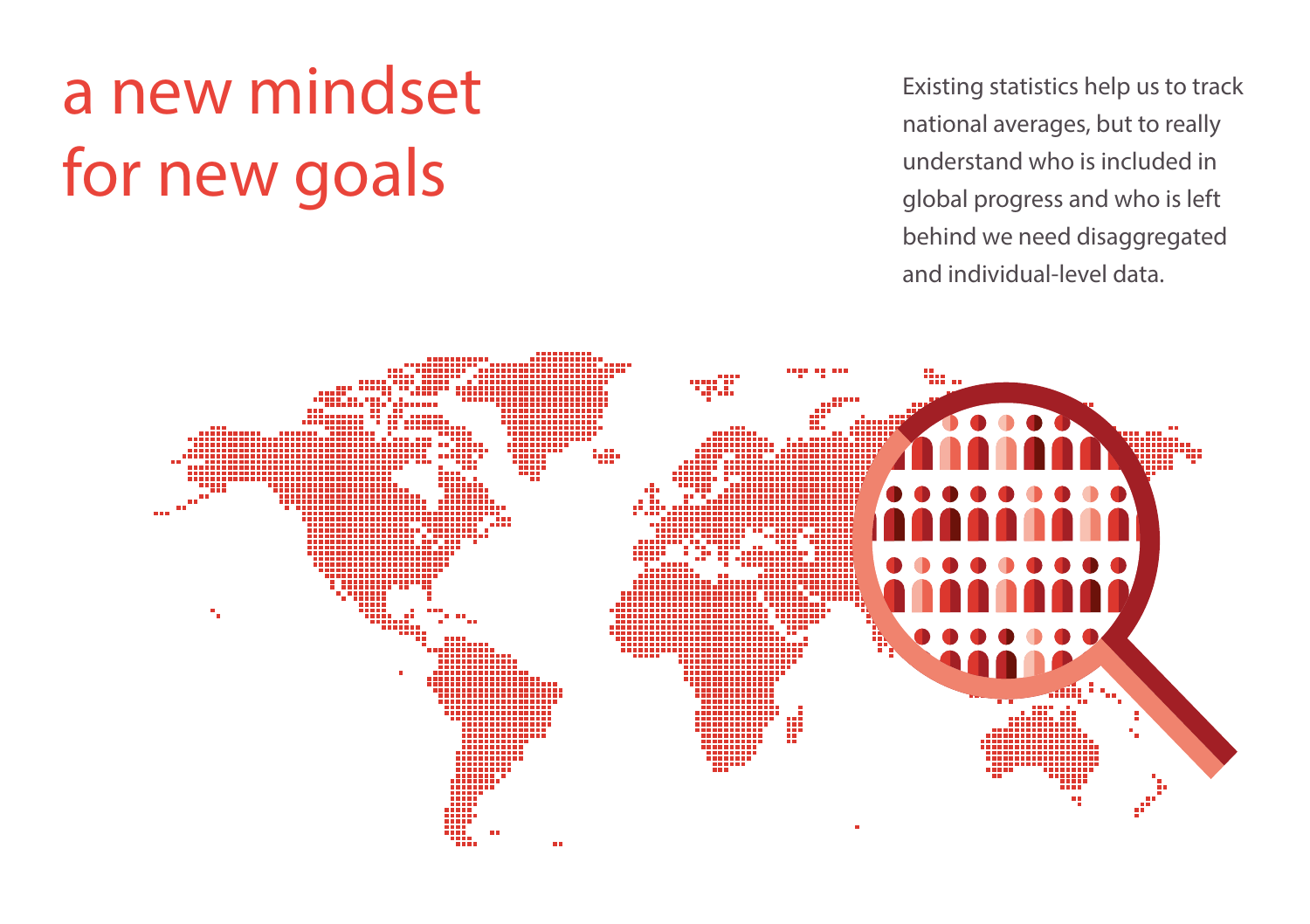## Sharpening the lens

Aggregate data helped track the Millennium Development Goals (MDGs), but it is far too imprecise to measure progress towards the more ambitious Sustainable Development Goals (SDGs).



We don't need to see the detail to meet the target



We can't be sure no one is left behind unless we have data on an individual level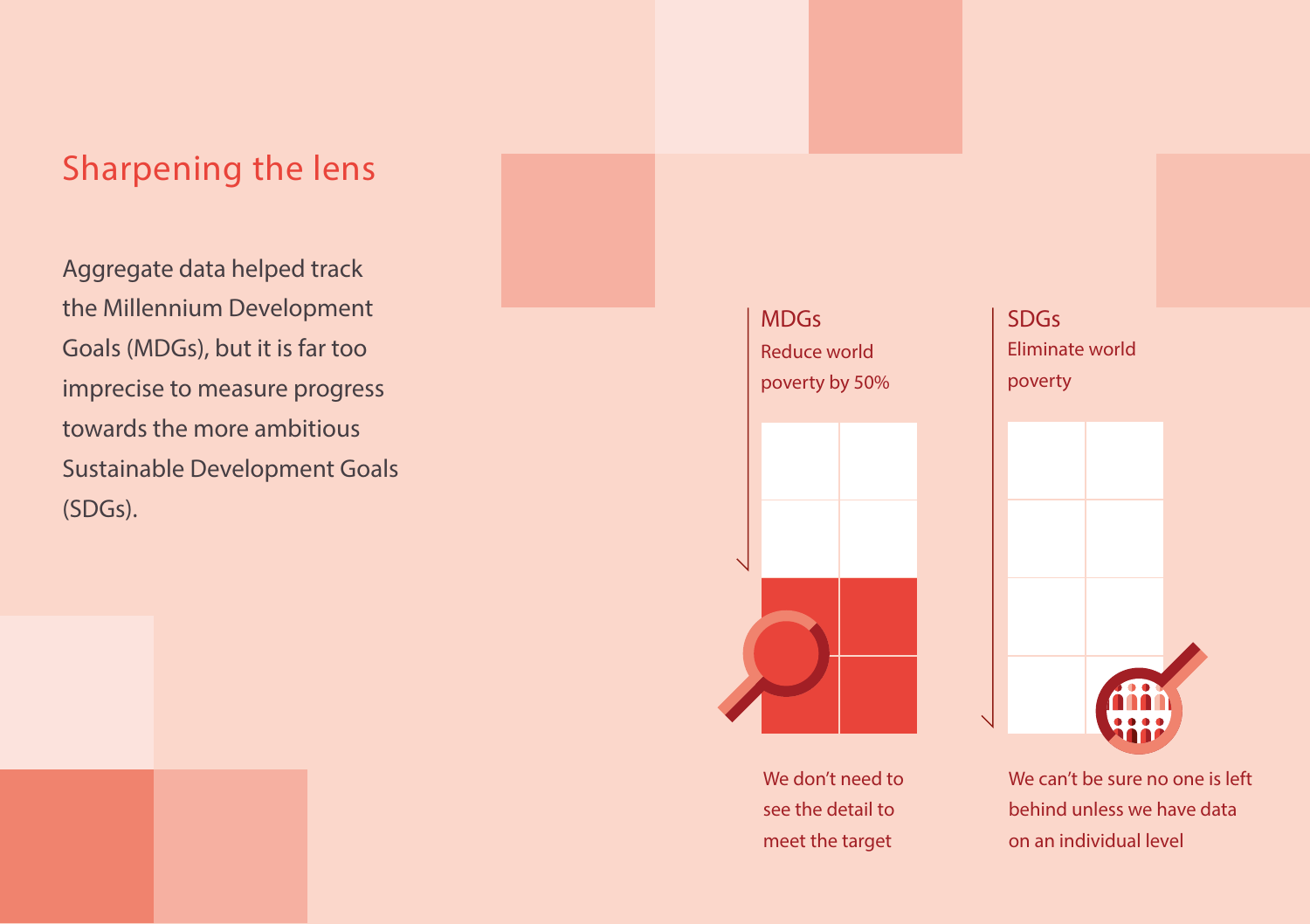# Leaving no one behind

Disaggregated and individual-level data allows us to understand the lives of people in the P20 and ensure that no one is left behind.

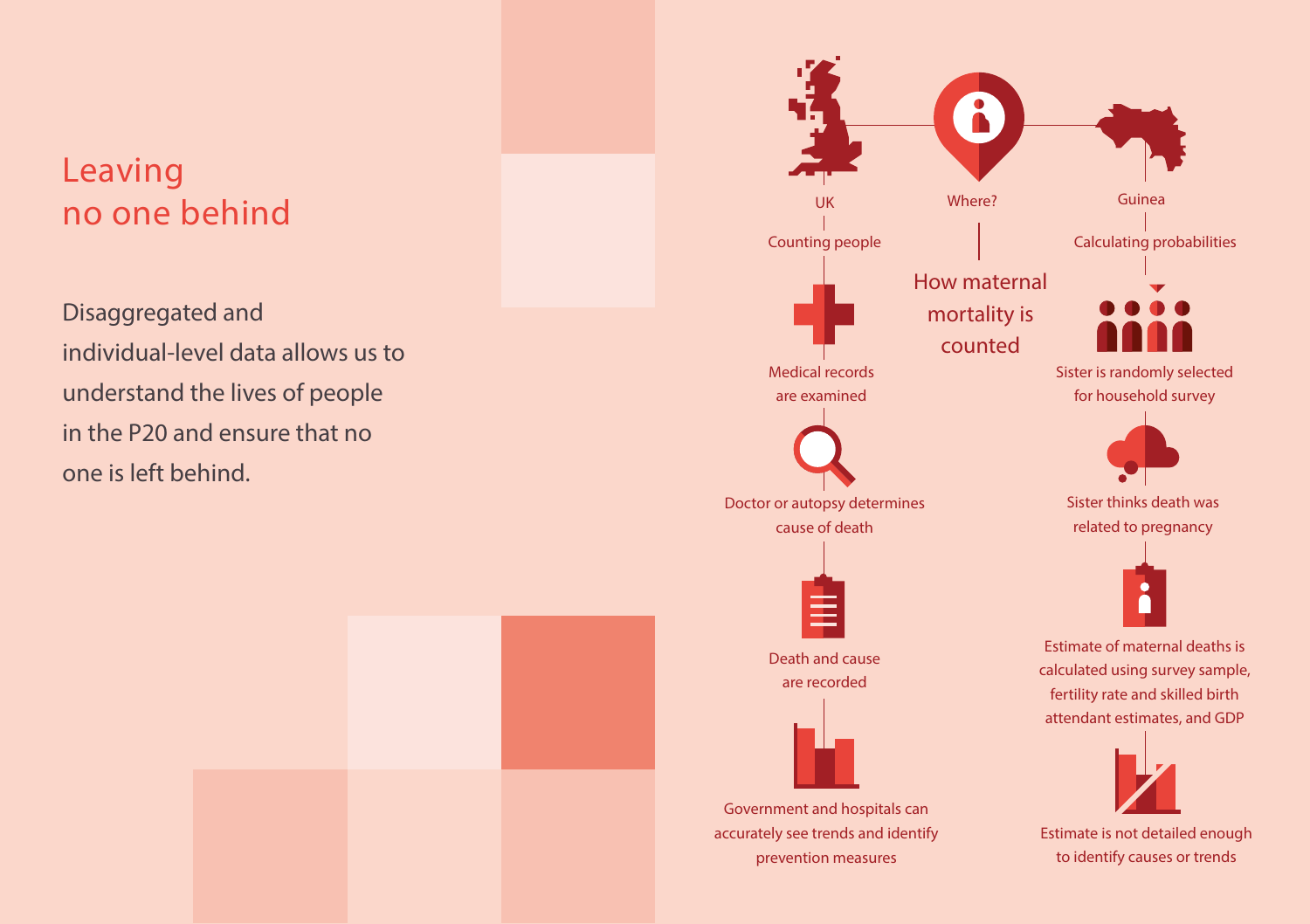# measuring the progress of the P20

The P20 are 20% of the global population…



Currently, there is a huge disparity between people in the P20 and the rest of the population.

account for 46% of all new cases of stunting

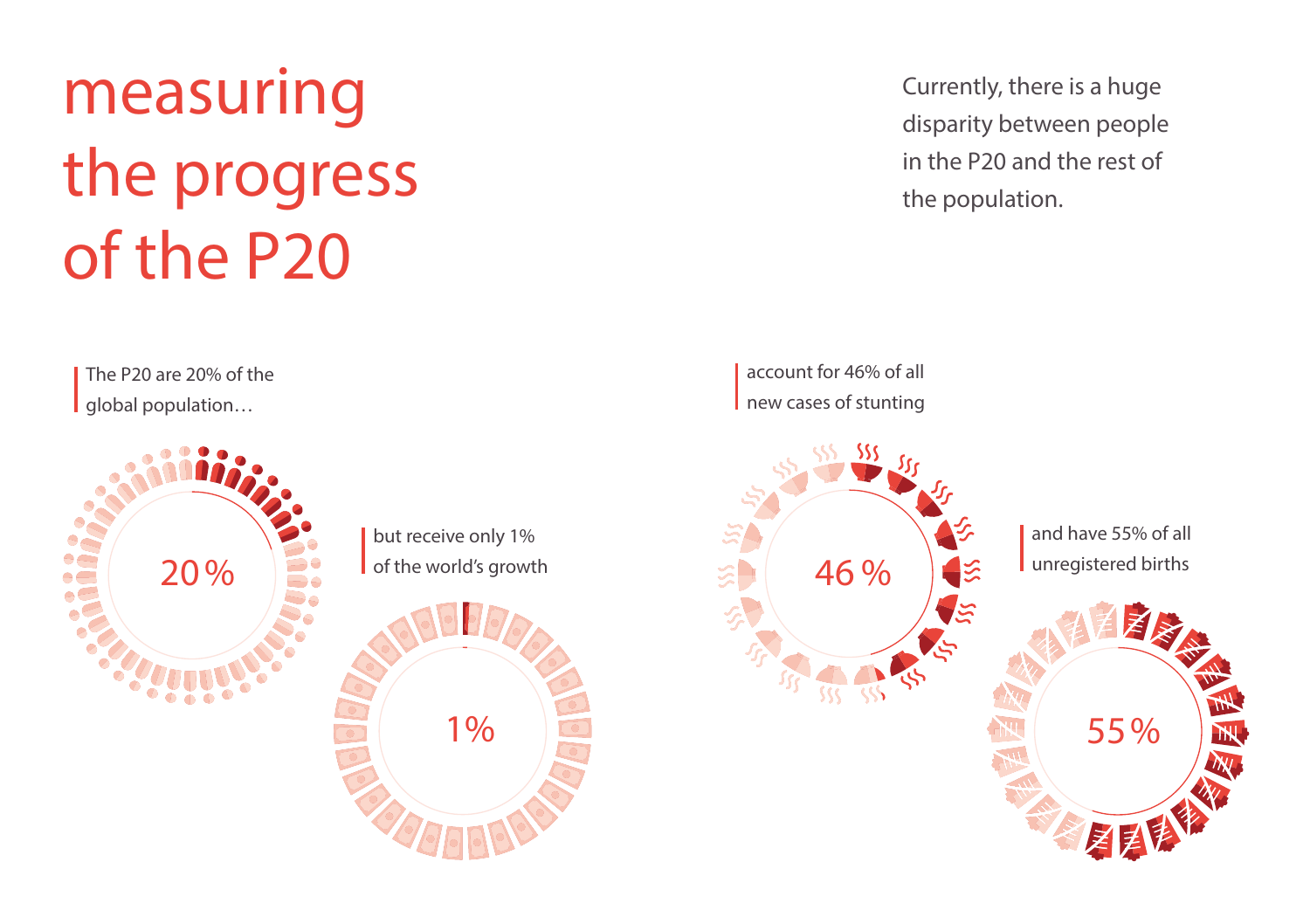# Where do the P20 live?

More than half of the poorest 20% of the population live in four countries. The other half are spread across more than 100 countries.

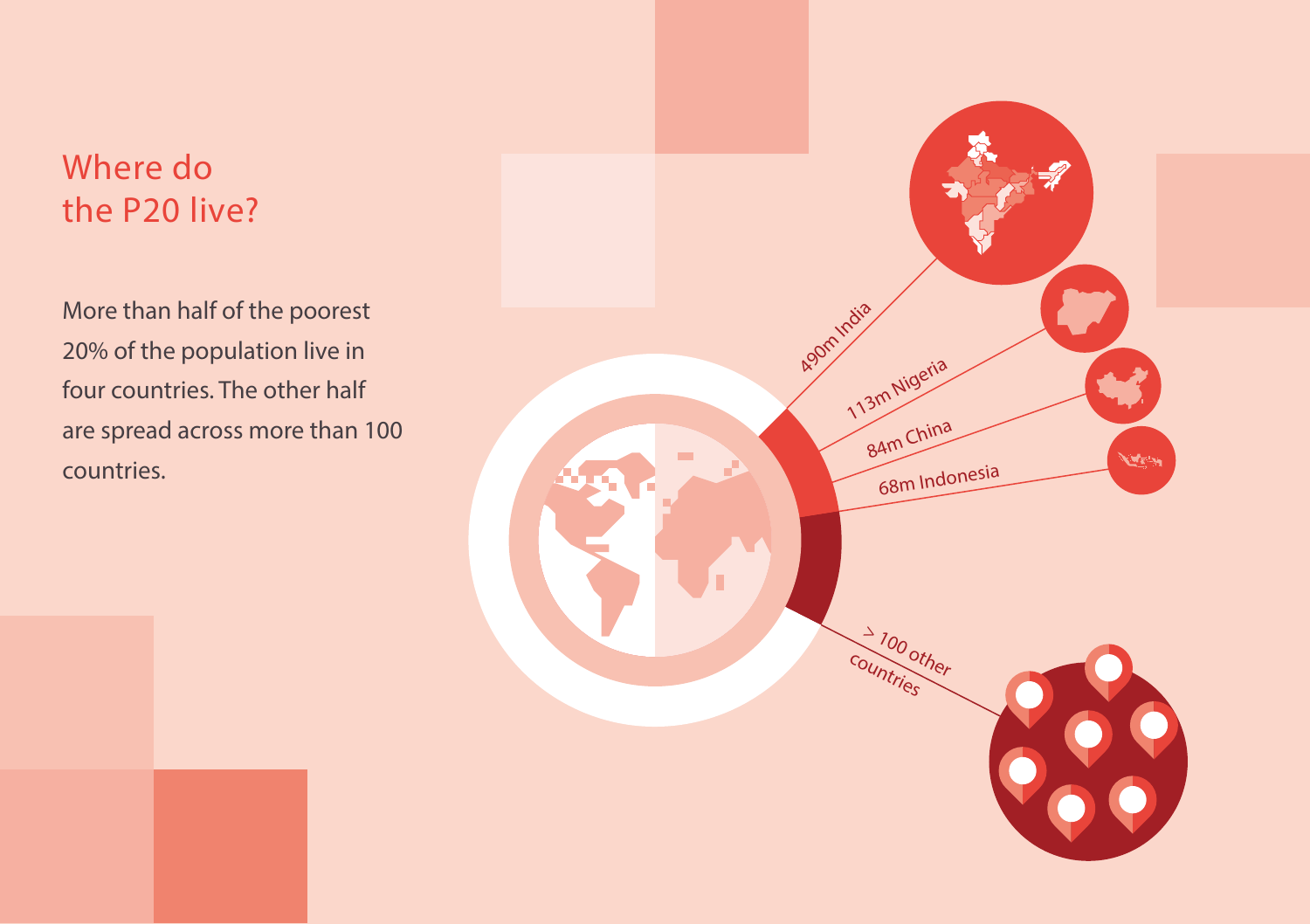## Current projections

Projections indicate that the gap between people in the P20 and the rest of the world is growing.

Past and projected income gap between the P20 and everyone else

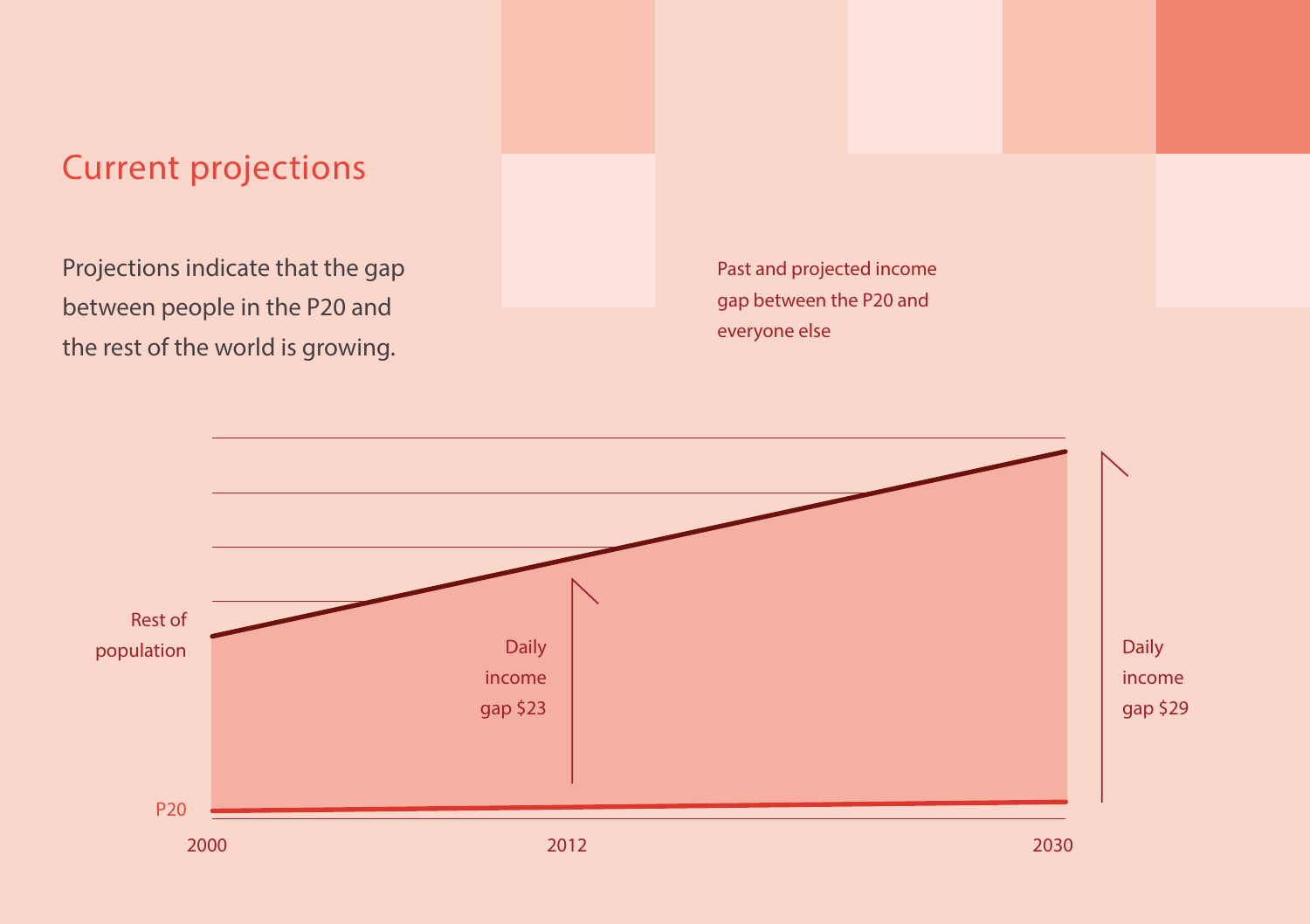# The path to progress

Using three bellwether indicators, we can monitor the progress of people in the P20 to see whether they are becoming wealthier, better nourished, and are being counted by their governments.



≡

2030 End of poverty

Now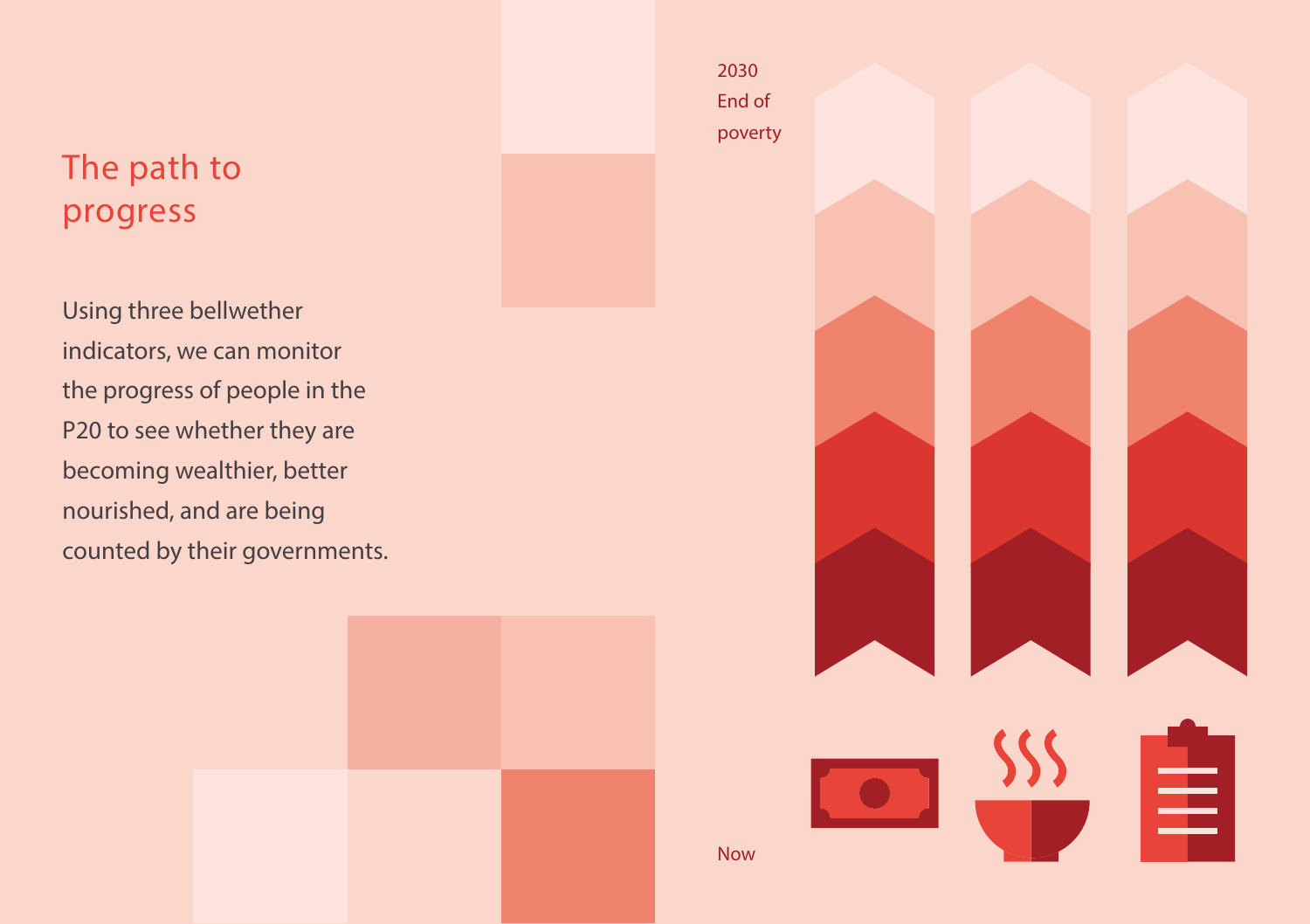# making the invisible, visible



Civil registration and vital statistics **Disaggregated data** Disaggregated data

While we must put existing data to good use, we must also urgently invest in better data and better ways to count people: we need more disaggregated data and investment in civil registration.

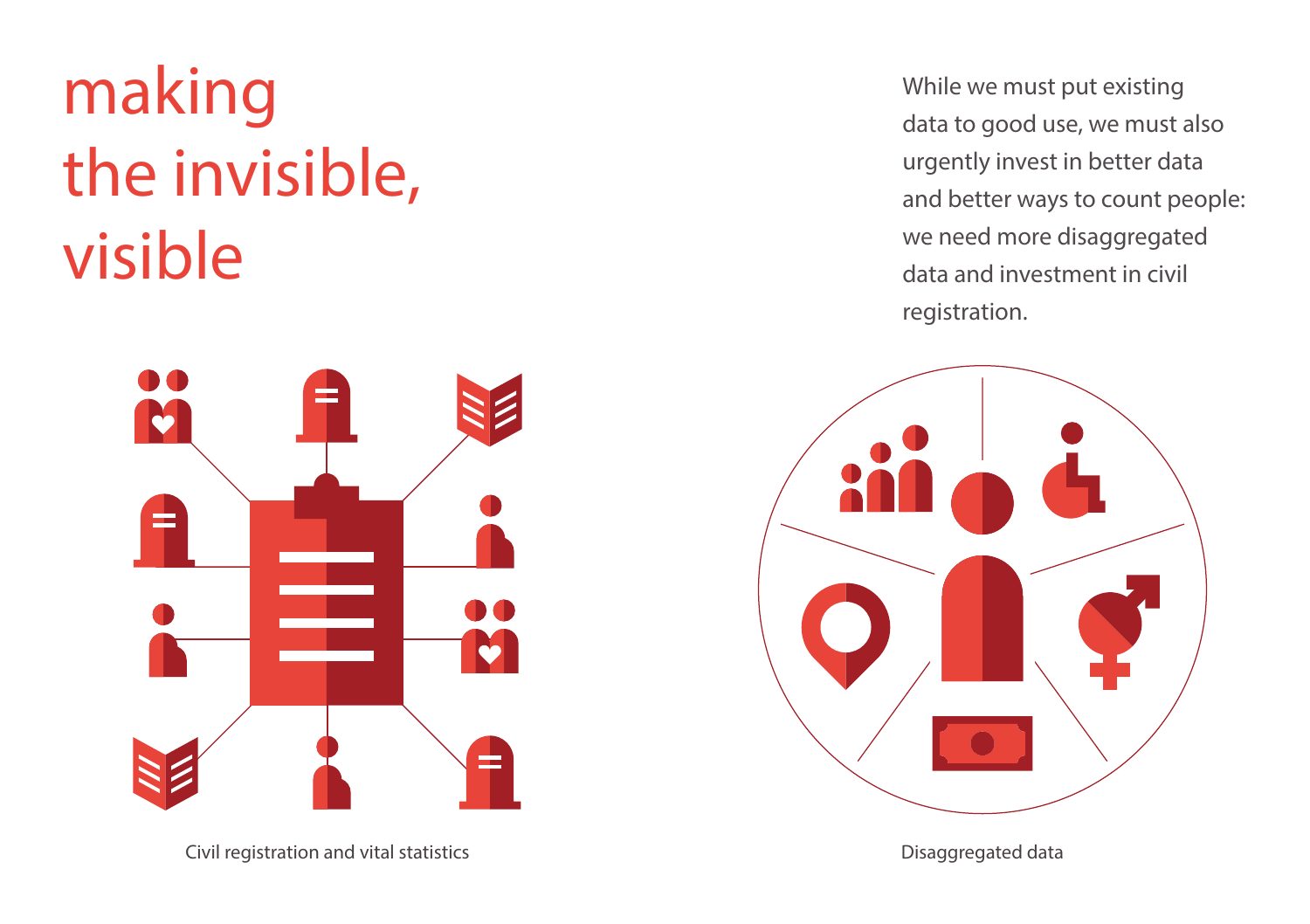## Counting people

Civil registration is vital for people to access services, welfare and rights, and for governments to capture important information about their citizens for effective decision-making.

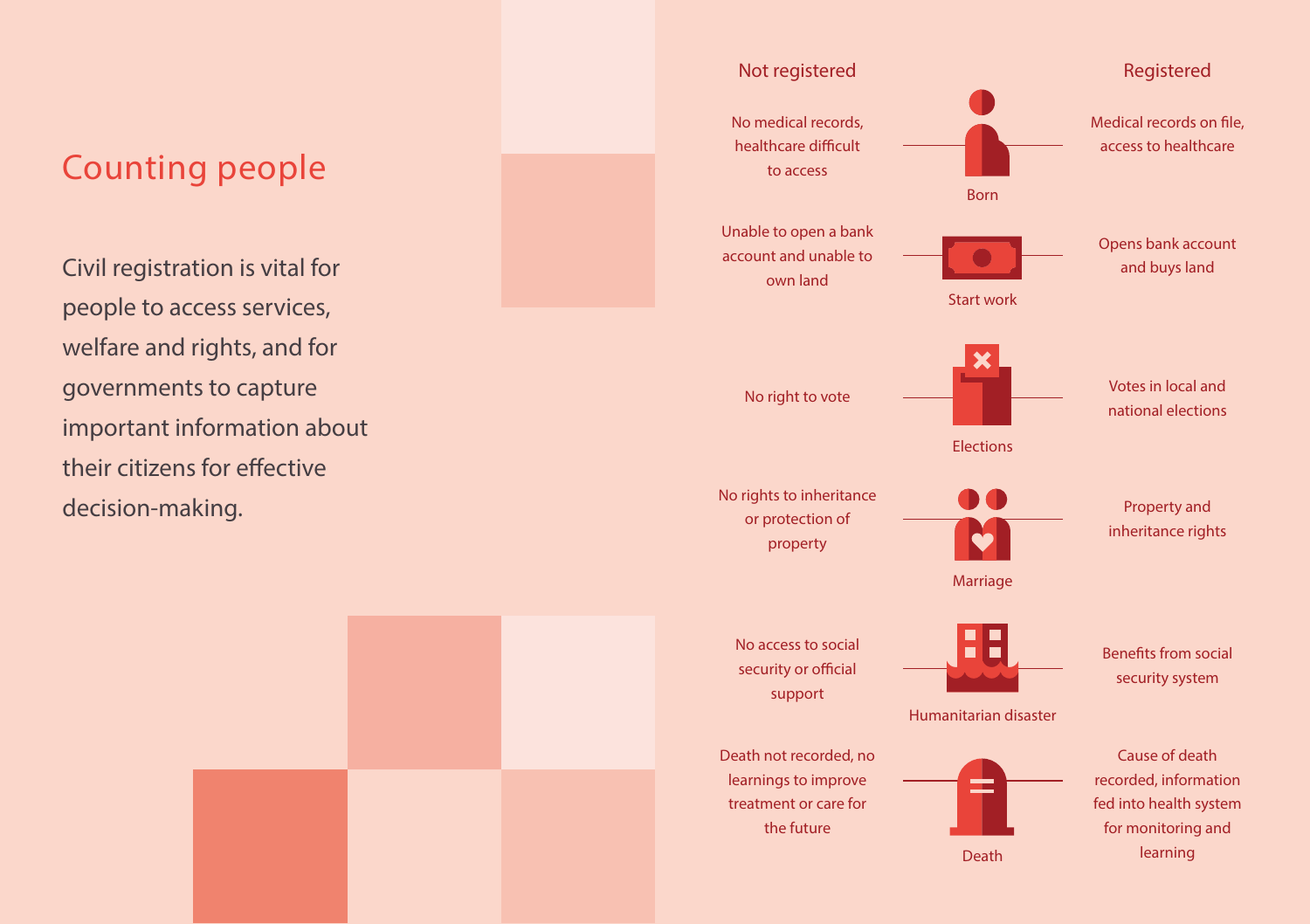# Disaggregating for a better understanding #1

National aggregates paint a very misleading picture when you look at subnational level data on poverty.

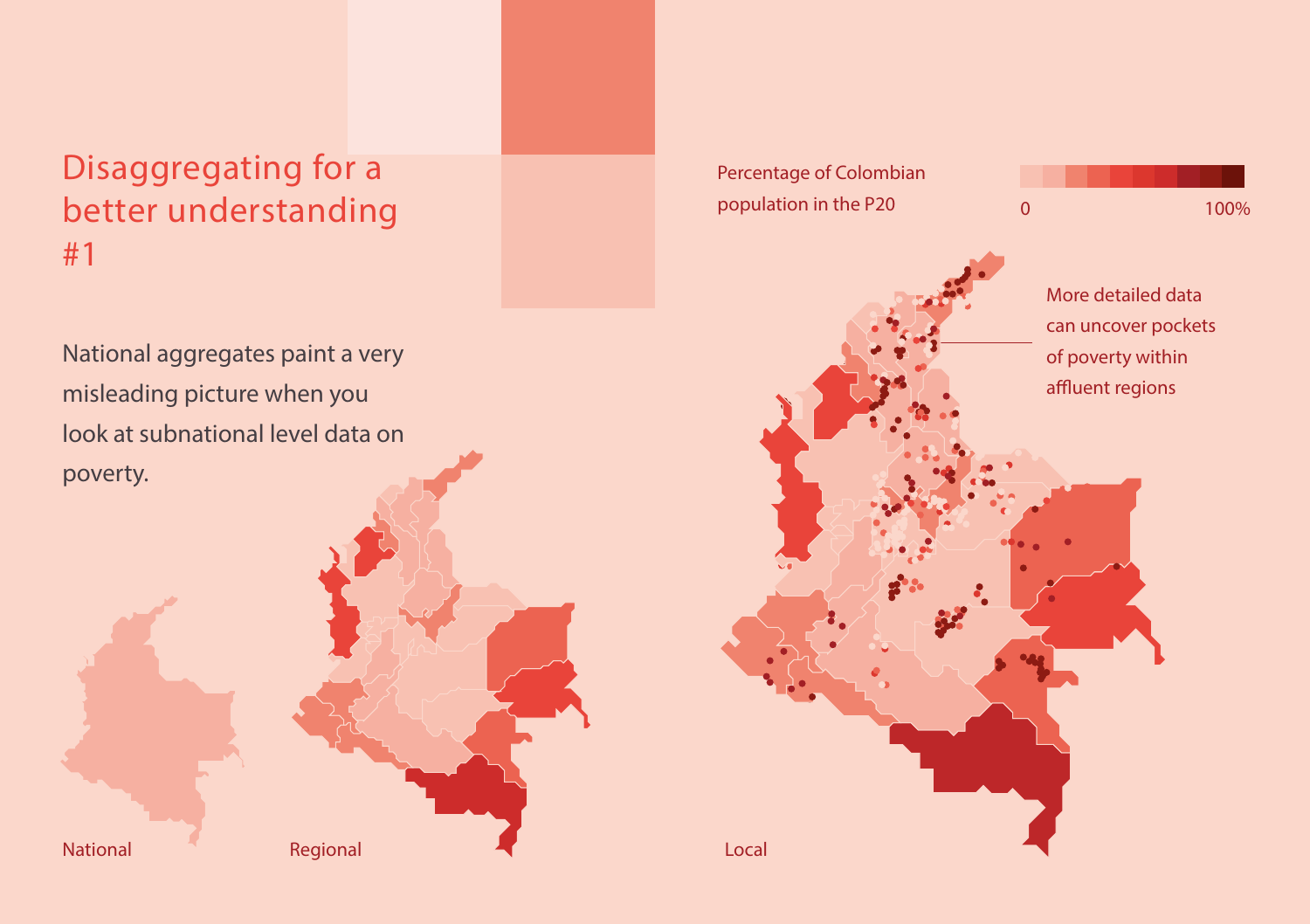### Percentage of Ugandan population with no education

# Disaggregating for a better understanding #2

Disaggregated data – by income quintile, geography, gender, age and disability as a minimum – is vital to gain insights into the lives of people in the P20, however it is not universally available.

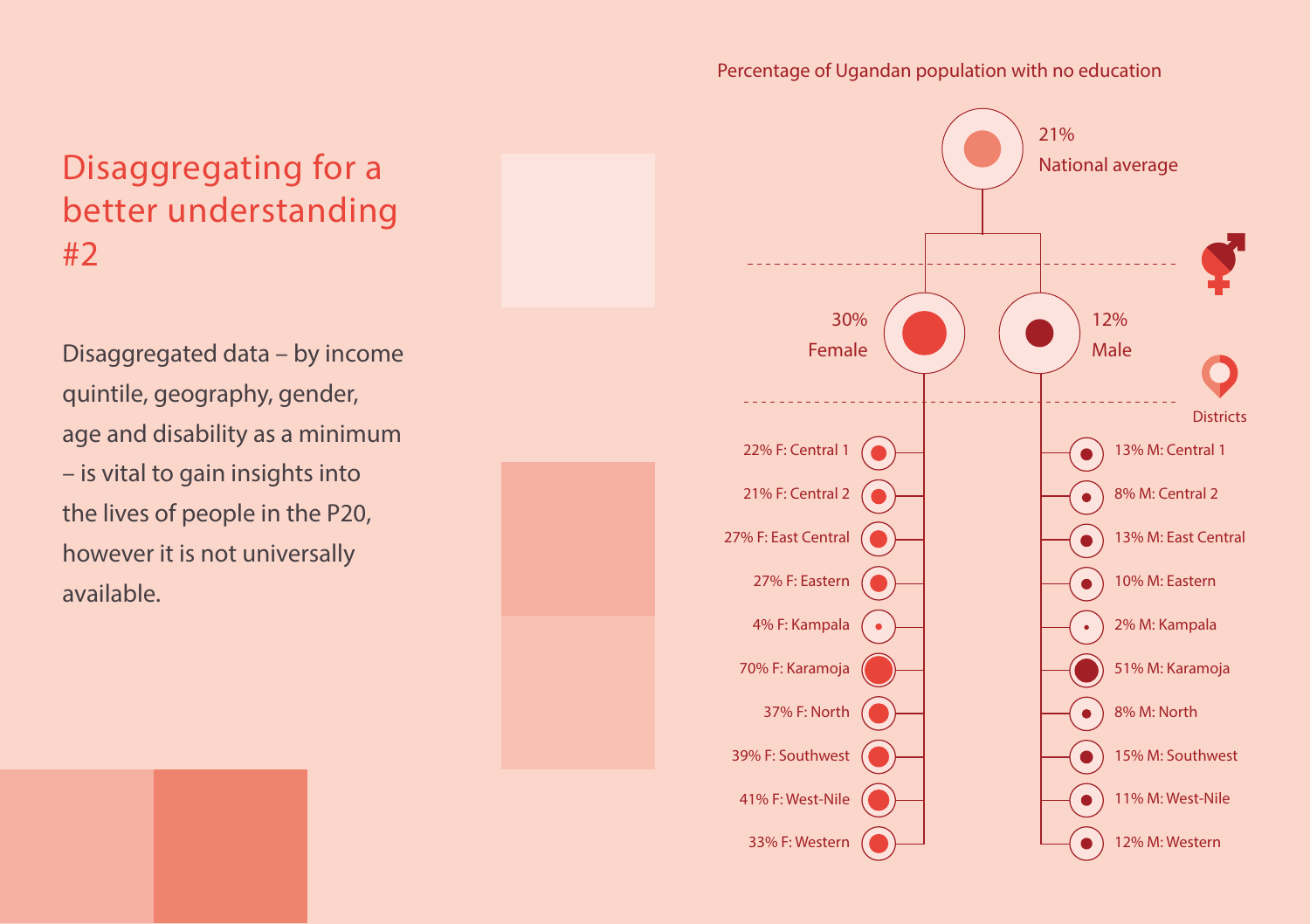Development Initiatives (DI) is an independent international development organisation working on the use of data to drive poverty eradication and sustainable development. Our vision is a world without poverty that invests in human security and where everyone shares the benefits of opportunity and growth.

We work to ensure that decisions about the allocation of finance and resources result in an end to poverty, increase the resilience of the world's most vulnerable people, and ensure no one is left behind.

**Contact** P20i@devinit.org

To find out more about our work visit: Twitter: @devinitorg Email: info@devinit.org

www.devinit.org